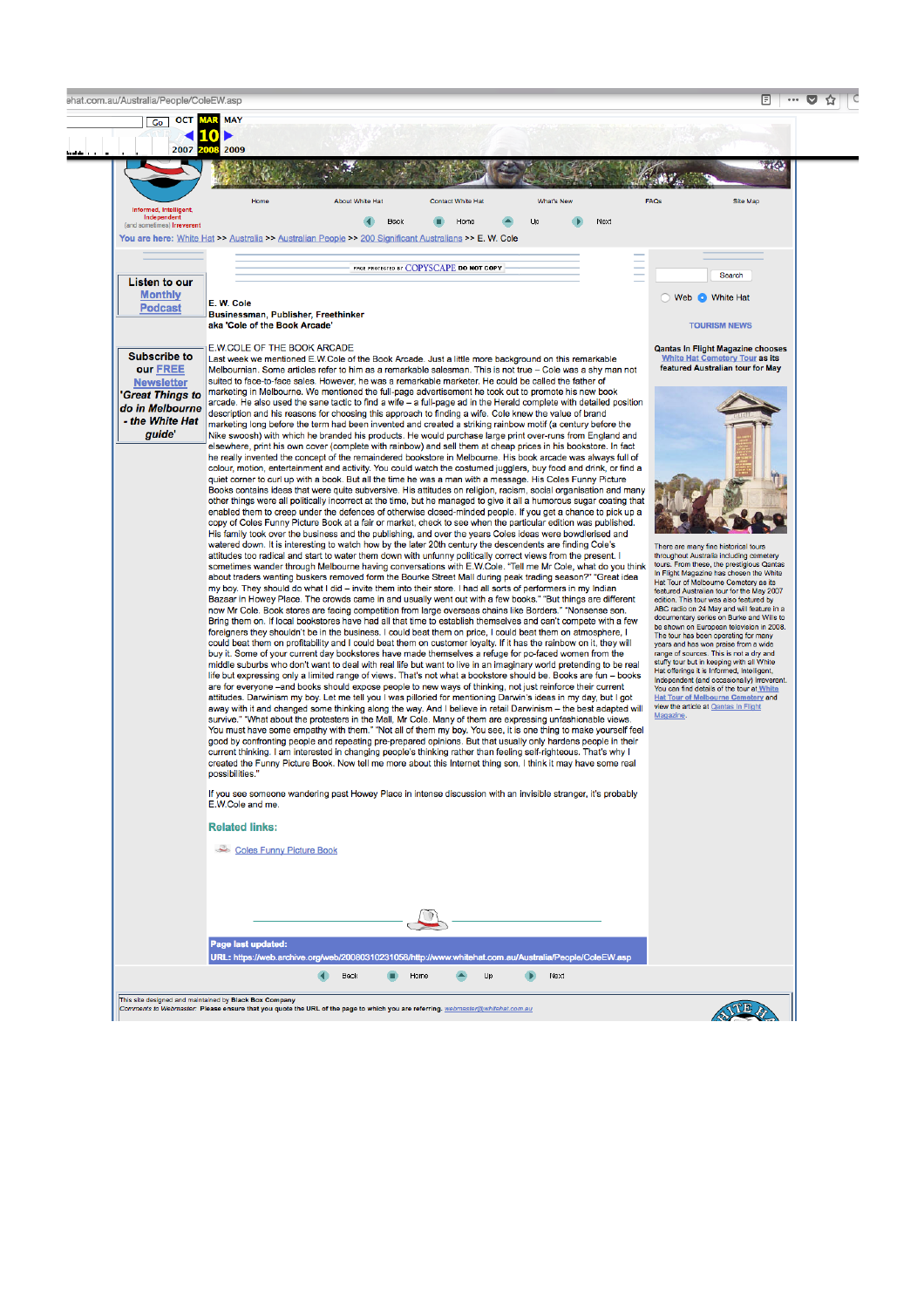# **E. W. Cole Businessman, Publisher, Freethinker aka 'Cole of the Book Arcade'**

**http://www.whitehat.com.au/Australia/People/ColeEW.asp**

## **E.W. COLE OF THE BOOK ARCADE**

**Last week we mentioned E.W. Cole of the Book Arcade. Just a little more background on this remarkable Melbournian. Some articles refer to him as a remarkable salesman. This is not true - Cole was a shy man not suited to face-to-face sales. However, he was a remarkable marketer. He could be called the father of marketing in Melbourne. We mentioned the full-page advertisement he took out to promote his new book arcade. He also used the same tactic to find a wife - a full-page ad in the Herald complete with detailed position description and his reasons for choosing this approach to finding a wife. Cole knew the value of brand marketing long before the term had been invented and created a striking rainbow motif (a century before the Nike swoosh) with which he branded his products. He would purchase large print over-runs from England and elsewhere, print his own cover (complete with rainbow) and sell them at cheap prices in his bookstore. In fact he really invented the concept of the remaindered bookstore in Melbourne. His book arcade was always full of colour, motion, entertainment and activity. You could watch the costumed jugglers, buy food and drink, or find a quiet corner to curl up with a book. But all the time he was a man with a message. His Coles Funny Picture Books contains ideas that were quite subversive. His attitudes on religion, racism, social organisation and many other things were all politically incorrect at the time, but he managed to give it all a humorous sugar coating that enabled them to creep under the defences of otherwise closed-minded people. If you get a chance to pick up a copy of Coles Funny Picture Book at a fair or market, check to see when the particular edition was published. His family took over the business and the publishing, and over the years Coles ideas were bowdlerised and watered down. It is interesting to watch how by the later 20th century the descendents are finding Cole's attitudes too radical and start to water them down with unfunny politically correct views from the present. I sometimes wander through Melbourne having conversations with E.W. Cole. "Tell me Mr Cole, what do you think about traders wanting buskers removed form the Bourke Street Mall during peak trading season?" "Great idea my boy. They should do what I did - invite them into their store. I had all sorts of performers in my Indian Bazaar in Howey Place. The crowds came in and usually went out with a few books." "But things are different now Mr Cole. Book stores are facing competition from large overseas chains like Borders." "Nonsense son. Bring them on. If local bookstores have had all that time to establish themselves and can't compete with a few foreigners they shouldn't be in the business. I could beat them on price, I could beat them on atmosphere, I could beat them on profitability and I could beat them on customer loyalty. If it has the rainbow on it, they will buy it. Some of your current day bookstores have made themselves a refuge for po-faced women from the middle suburbs who don't want to deal with real life but want to live in an imaginary world pretending to be real life but expressing only a limited range of views. That's not what a bookstore should be. Books are fun - books are for everyone - and books should expose people to new ways of**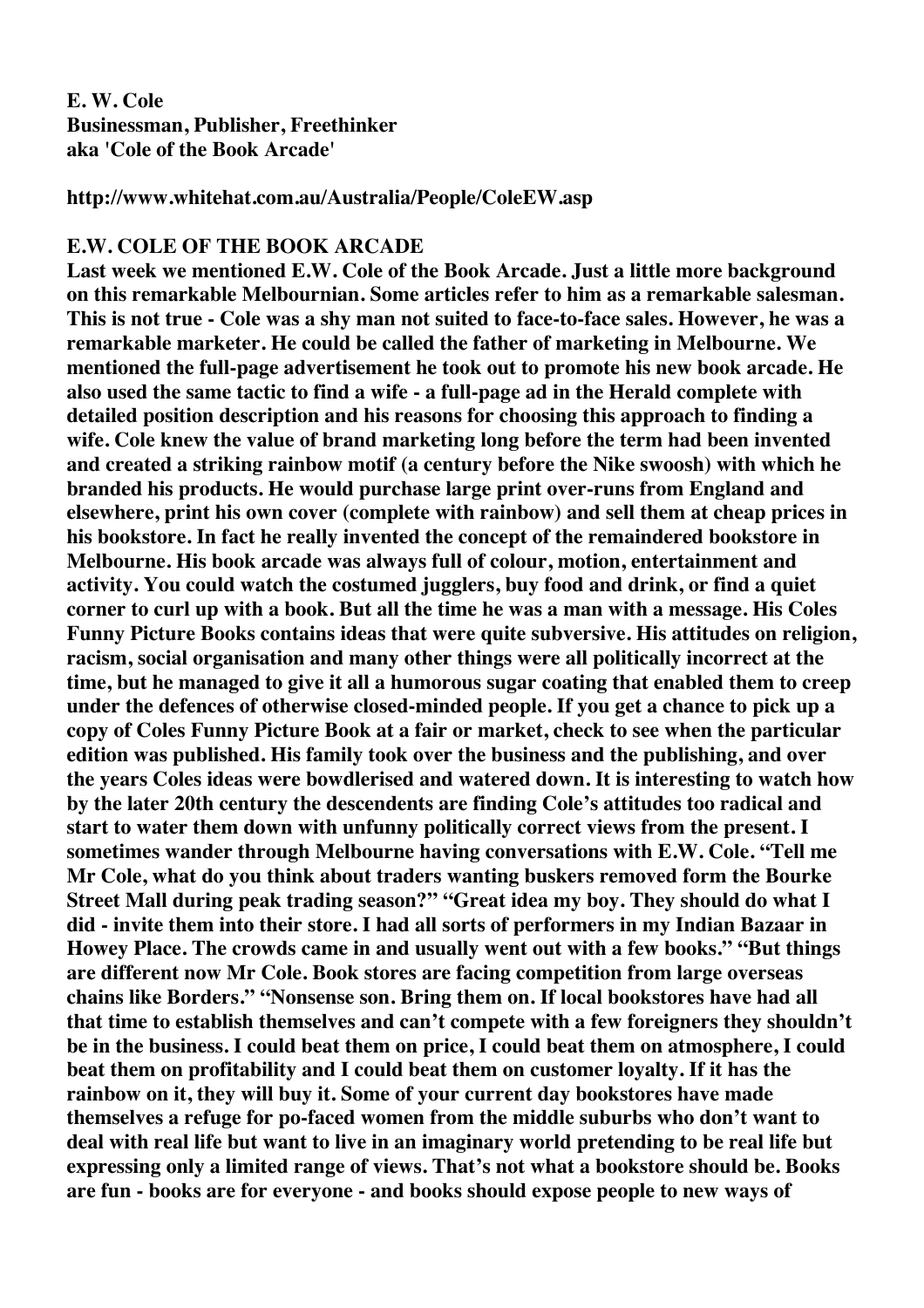**thinking, not just reinforce their current attitudes. Darwinism my boy. Let me tell you I was pilloried for mentioning Darwin's ideas in my day, but I got away with it and changed some thinking along the way. And I believe in retail Darwinism - the best adapted will survive." "What about the protesters in the Mall, Mr Cole. Many of them are expressing unfashionable views. You must have some empathy with them." "Not all of them my boy. You see, it is one thing to make yourself feel good by confronting people and repeating pre-prepared opinions. But that usually only hardens people in their current thinking. I am interested in changing people's thinking rather than feeling selfrighteous. That's why I created the Funny Picture Book. Now tell me more about this Internet thing son, I think it may have some real possibilities."**

**If you see someone wandering past Howey Place in intense discussion with an invisible stranger, it's probably E.W. Cole and me.**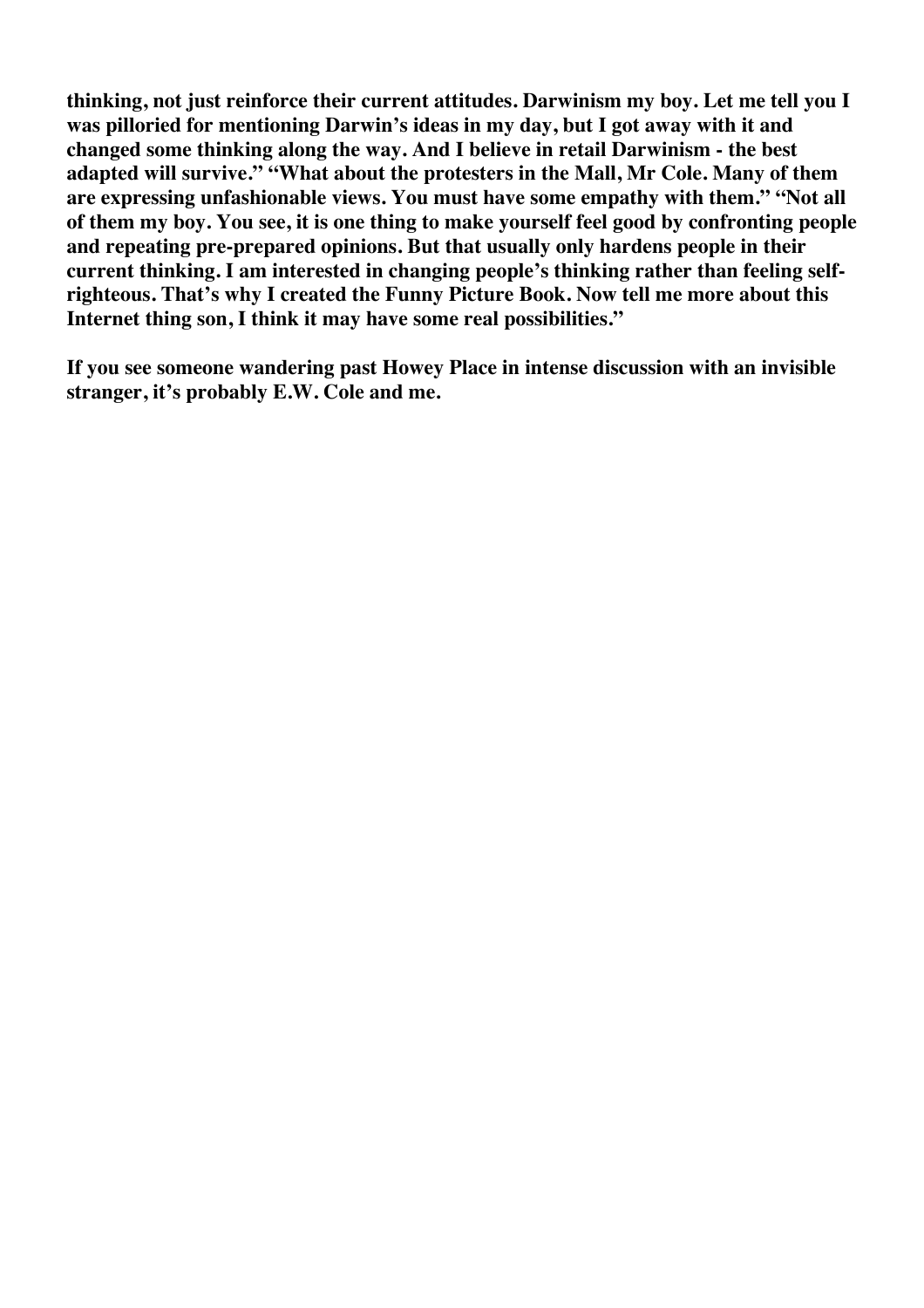# **Pioneers & explorers**

- **Matthew Flinders** (explorer, navigator) who was the first to circumnavigate the continent as well as naming it 'Australia'.
- **Edward John Eyre** (explorer)
- **Robert O'Hara Burke** (explorer)
- **Sir Hudson Fysh** (pilot, businessman)
- **Bert Hinkler** (Aviator)
- **Frank Hurley** (photographer, adventurer) whose pioneering images of Mawson's Antarctic expedition are unforgettable.
- **Sir Charles Kingsford Smith** ('Smithy') (aviator)
- **Sydney Kirkby** (explorer & surveyor) who was one of Australia's most remarkable and prolific explorers but is rarely mentioned in history classes.
- **Sir Keith Smith (aviator)**
- **Nancy Bird Walton** (aviator)
- **Sir Hubert Wilkins** (explorer & adventurer)

## **Engineers & Inventors**

- **John Bradfield** (engineer) and designer of one of Australia's most recognisable structures.
- **Sir Edward Hallstrom** (inventor., manufacturer, philanthropist) and the bringer of practical refrigeration to the outback.
- **William Hudson** (engineer)
- **H. V. McKay** (inventor, entrepreneur, businessman) whose invention was the basis for a major manufacturing enterprise.
- **Sir John Monash** (soldier, administrator, engineer) regarded during his lifetime as the 'greatest living Australian'.

#### **Education**

**Sir James Darling** (educator)

# **Science, mathematics & medicine**

- **Dr Elizabeth Blackburn** (scientist) winner of the Nobel Prize for her work in genetics
- **Sir Lawrence Bragg** (mathematician, physicist, Nobel Laureate) the youngest-ever recipient of the Nobel Prize*.*
- **Sister Vivian Bullwinkle** (nurse, war hero)
- **Sir Frank Macfarlane Burnet** (scientist)
- **Adrienne Clarke** (scientist)
- **Professor Graeme Clark** whose invention has transformed the lives of tens of thousands throughout the world.
- **Sir Ian Clunies-Ross** (vetinary scientist)
- **Peter Doherty** (scientist) who received the Nobel Prize for his work in immunology
- **Raymond Dart** (anthropologist) discoverer of *Australopithecus africanus*
- **Sir Edward ('Weary') Dunlop** (surgeon, war hero) whose courage and compassion inspired a generation.
- **Sir John Eccles** (neurophysicist)
- **Frank Fenner** who among his many achievements was awarded the Japan Prize (the applied science equivalent of the Nobel Prize) for his extraordinary contribution to the worldwide eradication of smallpox.
- **Dr Tim Flannery** (scientist, author) whose books such as *The Weather Makers* have been recognised worldwide as groundbreaking.
- **Lord Howard Florey** (medical researcher) whose work resulted in the saving of millions of lives.
- **Fred Hollows** (ophthalmologist)
- **Barry Marshall** (medical researcher) whose discovery regarding the treatment of stomach ulcers (tested by infecting himself) to this day is estimated to save over a million lives a year.
- **Sir Douglas Mawson** (geologist, explorer)
- **Robert May** (scientist)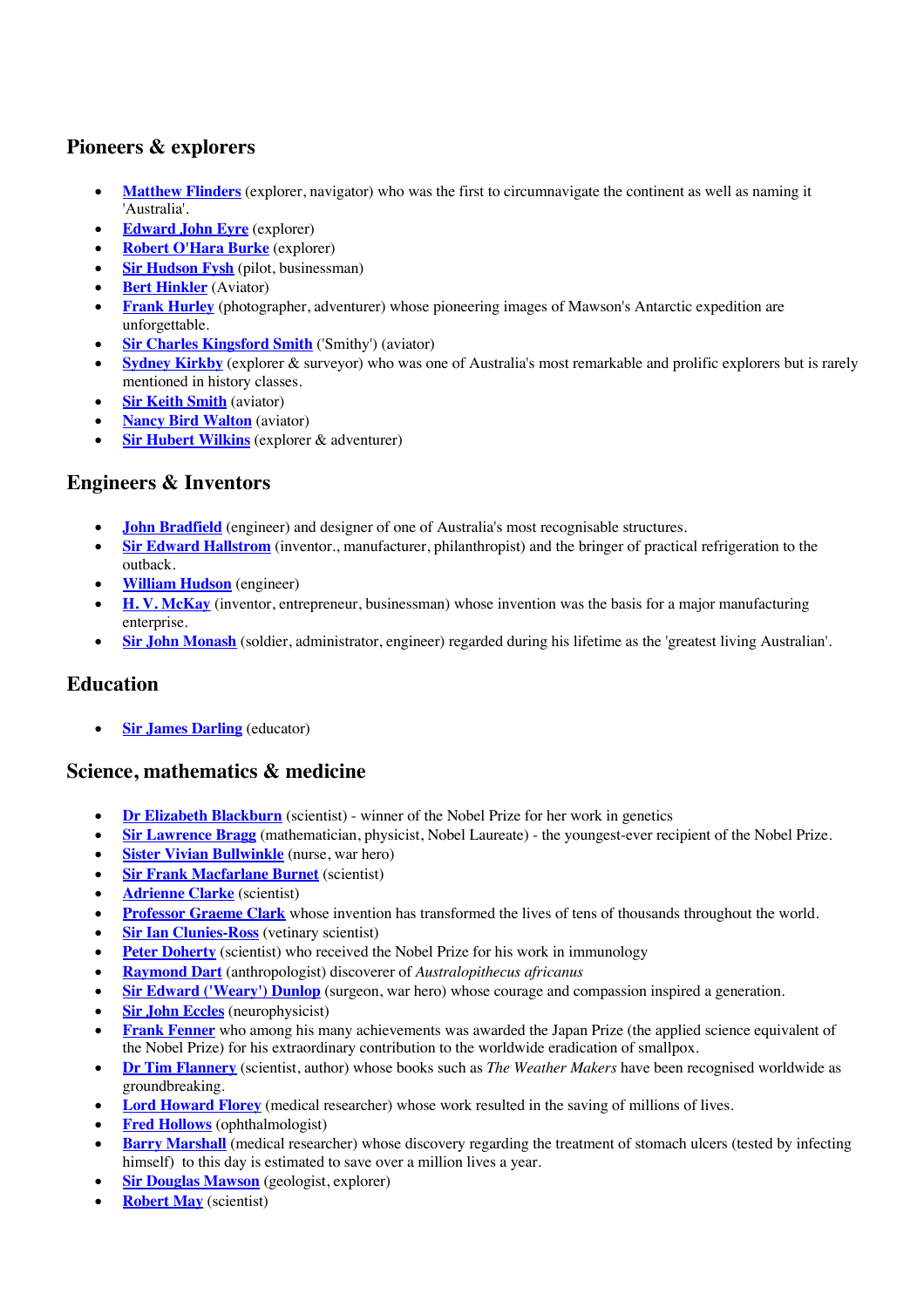- **Sir Gustav ('Gus') Nossal** (immunoligist, medical researcher)
- **Sir Marcus Oliphant** (nuclear physicist, Governor)
- **Professor Brian Schmidt** (astrophysicist)
- **Fiona Stanley** (epidemiologist)
- **<u>Struan Sutherland</u>** (epidemiologist)
- **Dr Terence Tao** (mathematician) who is internationally recognised as a mathematical genius and in 2006 received the Fields Medal (the mathematical equivalent of the Nobel Prize).
- **Alan Truonson** (IVF researcher)
- **Baron Ferdinand von Mueller** (botanist)
- **Alan Walsh** (scientist)
- **Doug Waterhouse** (entymologist)

## **Legal**

- **Sir Zelman Cowen** (lawyer, Governor General)
- **<u>Sir Owen Dixon</u>** (judge)
- **Henry Higgins** (politician, judge) who, through a single court case, established one of the pillars of Australian society for the next century.
- **Dame Roma Mitchell** (lawyer, Governor)

# **Business & philanthropy**

- **Sir Reginald Ansett** ('Reg') (businessman)
- **Sir George Coles** (G. J. Coles) (businessman)
- **Louise Hanson-Dyer** (publisher, patron) who, as a result of her internationally renowned publishing company, was awarded the Legion of Honour by the French Government.
- **Robert Holmes a Court** (businessman)
- **Sir Sidney Kidman** (pastoralist)
- **Essington Lewis** (businessman)
- **Dame Elisabeth Mudoch** (philanthropist)
- **Rupert Murdoch** (businessman) one of the most powerful people in the world
- **Sidney Myer** (businessman, philanthropist)
- **Kerry Packer** (media proprietor)
- **Dick Smith** (businessman, adventurer, philanthropist)
- **W. C. Wentworth** (politician, pastoralist)
- **R. M. Williams** (bushman, businessman)

#### **Economists**

- **H. C. Coombs** ('Nugget') (economist)
- **James Wolffensohn** (banker, athlete)

# **Politicians**

- **Australian Prime Ministers**
- **<u>Sir Edmund Barton</u>** (Prime Minister)
- **Neville Bonner** (politician)
- **Stanley Bruce** (Prime Minister)
- **Arthur Calwell** (politician)
- **Sir Richard Casey** (politician, diplomat, Governor-General)
- **Ben Chifley** (Prime Minister)
- **Don Chipp** (politician)
- **John Curtin** (Prime Minister)
- **Alfred Deakin** (Prime Minister) who many believe should have been Australia's first prime minister.
- **Herbert Vere ('Doc') Evatt** (statesman, jurist & politician)
- **Malcolm Fraser** (Prime Minister, elder statesman)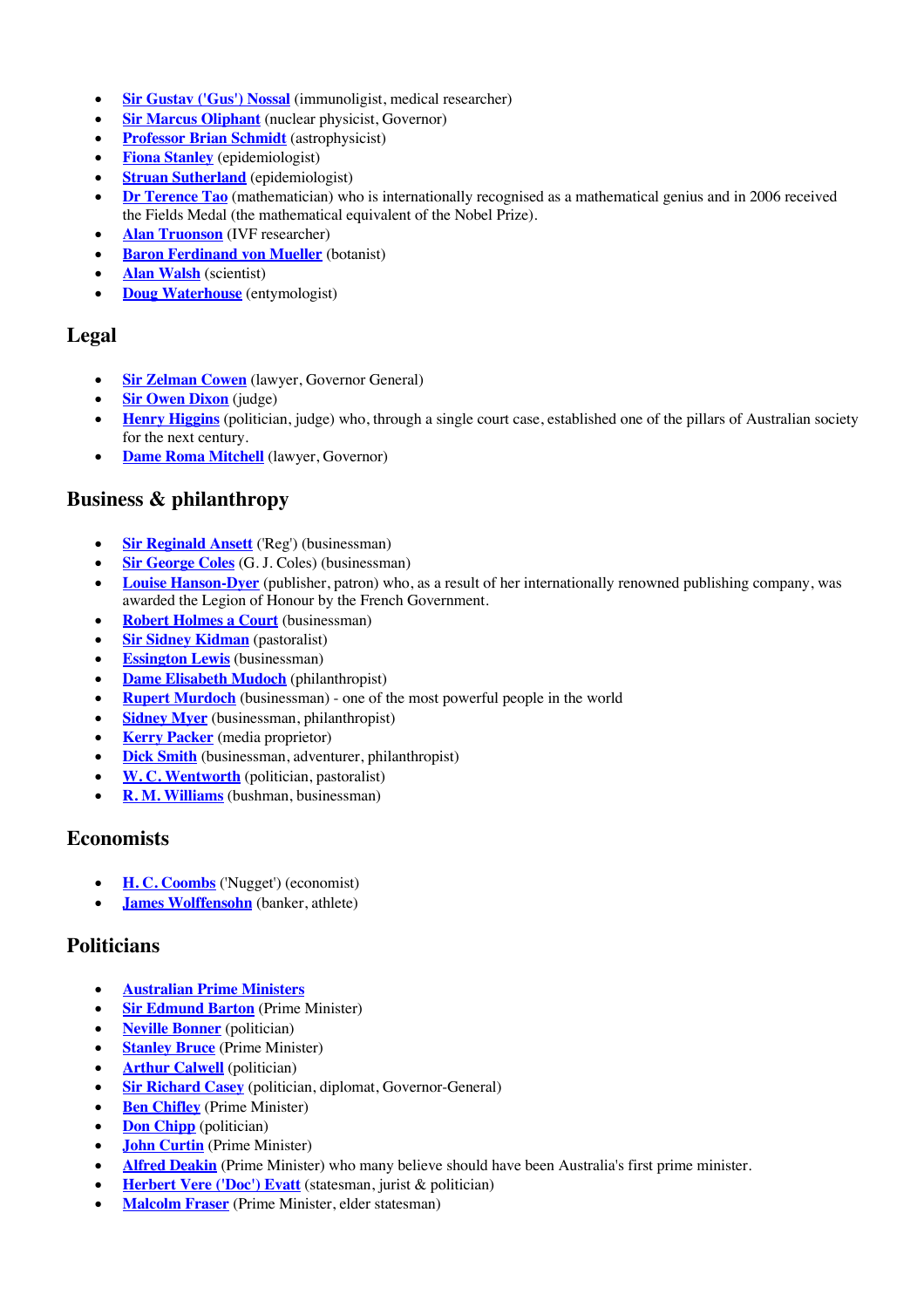- **Bob Hawke** (Prime Minister)
- **Billy Hughes** ('The Little Digger') (Prime Minister) whose negotiations at at Versailles are regarded as one of the pivotal moments of Australian history.
- **Sir Isaac Isaacs** (lawyer, politician, Governor-General) Australia's first Australian-born Governor-General.
- **Sir Robert ('Bob') Menzies** (Prime Minister)
- **Sir Henry Parkes** (politician, statesman) the 'Father of Federation'.
- **Gough Whitlam** (Prime Minister, elder statesman)

#### **Other social achievers**

- **Daisy Bates** (social worker & anthropologist)
- **David Bussau** (businessman, social achiever) who has arguably helped more people out of poverty around the world than any other Australian.
- **Caroline Chisolm** (social achiever)
- **Pat Dodson** (Aboriginal advocate)
- **John Embling** (community worker)
- **Dame Phyllis Frost** (welfare achiever)
- **Vida Goldstein** (feminist activist)
- **Peter Lalor** (social achiever)
- **Mary Lee** (social achiever)
- **Eddie Mabo** (social achiever)
- **Jack Mundey** (unionist, environmentalist) whose activities saved many heritage buildings in Sydney.
- **Lowitja ('Lois') O'Donoghue** (Aboriginal achiever)
- **B. A. Santamaria** (social commentator)
- **Arthur Stace** (social achiever) whose contribution to Australia is based on a single word.

#### **Philosophy**

- **Peter Singer** (philosopher, ethicist, activist) whose work has created both world renown and controversy.
- **Jack Smar**t (philosopher)

#### **Historians**

- **Geoffrey Blainey** (historian)
- **Manning Clark** (historian)

#### **Art**

- **Arthur Boyd** (painter)
- **John Brack** (painter)
- **Harold Cazneaux** (photographer)
- **Sir William Dobell** (painter)
- **Sir Russell Drysdale** (painter)
- **Max Dupain** (photographer)
- **Pro Hart** (painter, inventor)
- **Emily Kngwarreye** (painter)
- **Norman Lindsay** (artist, cartoonist, writer)
- **Albert Namatjira** (painter)
- **Sir Sidney Nolan** (artist)
- **Clifton Pugh** (artist)
- **Tom Roberts** (painter)
- **Sir Arthur Streeton** (painter)
- **Albert Tucker** (painter)
- **Sydney Ure Smith** (artist, publisher)
- **Brett Whiteley** (painter)
- **Fred Williams** (painter)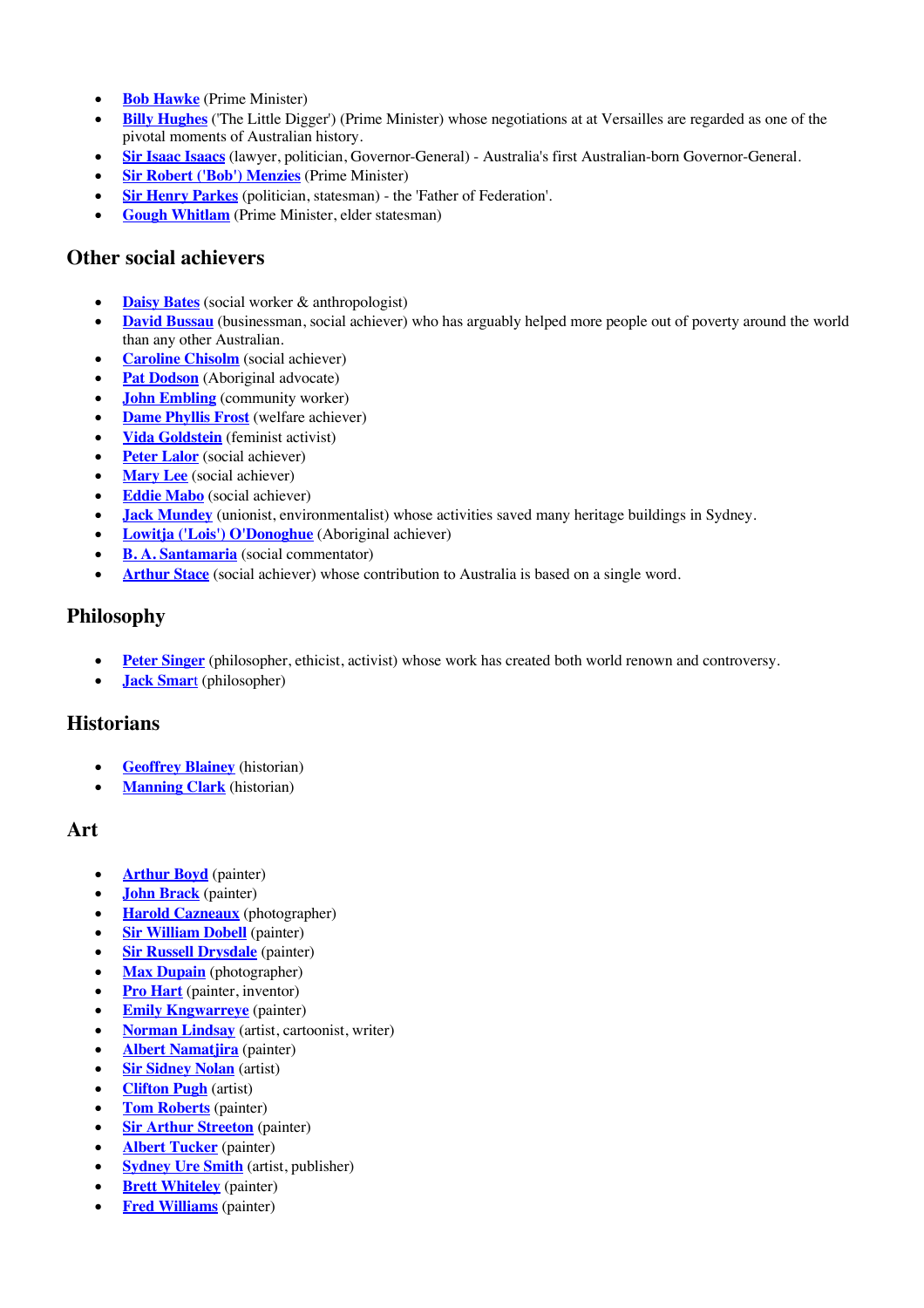# **Literary**

- **Peter Carey** (author)
- **Marcus Clarke** (writer)
- **Joseph Furphy** (writer)
- **Dame Mary Gilmore** (poet, author)
- **Adam Lindsay Gordon** (poet, horseman) who became Australia's first poet to be acknowledged as world class.
- **Germaine Greer** (feminist, writer) whose writings and lectures have a world audience.
- **A. D. Hope** (poet)
- **Robert Hughes** (writer, art critic)
- **Tom Keneally** (writer)
- **Henry Lawson** (writer)
- **Ern Malley** (poet, artistic inspiration) whose works holds a special place in Australian artistic endeavour.
- **David Malouf** (writer)
- **Les Murray** (poet) regarded as one of the finest living poets writing in English.
- **Oodgeroo Noonuccle** (Kath Walker) (writer & activist)
- **Banjo Paterson** (Andrew Baton Paterson or A. B. Paterson) (poet) whose verses are well known but whose managerial achievements are often overlooked.
- **Peter Porter** (poet)
- **Henry Handel Richardson** (writer)
- **Catherine Helen Spence** (writer, social activist)
- **Morris West** (novelist)
- **Patrick White** (writer) Australia's only Nobel Prize winner in literature.
- **David Williamson** (playwright)
- **Judith Wright** (poet)

# **Theatre & film**

- **Dame Judith Anderson** (actress) a true dame of the stage and film.
- **Bruce Beresford** (film director)
- **Cate Blanchett** (actress)
- **Ruth Cracknell** (actress)
- **Peter Finch** (actor)
- **Errol Flynn** (actor)
- **Mel Gibson** (actor)
- **Sir Robert Helpmann** (dancer, choreographer, actor) whose achievements as a dancer, stage actor, screen actor, choreographer and director were all world class
- **Paul Hogan** (comedian, actor)
- **Barry Humphries** (satirist)
- **Baz Luhrmann** (director)
- **Geoffrey Rush** (actor)
- **Fred Schepisi** (film director)
- **Nellie Stewart** (actress, singer) the darling of the stage for many decades and acknowledged as Australia's greatest singing actress
- **Bud Tingwell** (actor)
- **Peter Weir** (film director)

# **Music & Opera**

- **John Antill** (composer)
- **Florence Austral** (singer)
- **John Brownlee** (singer)
- **Peter Dawson** (singer)
- **Lauris Elms** (singer)
- **Peggy Glanville-Hicks** (composer)
- **Percy Grainger** (composer, pianist) a ratbag genius.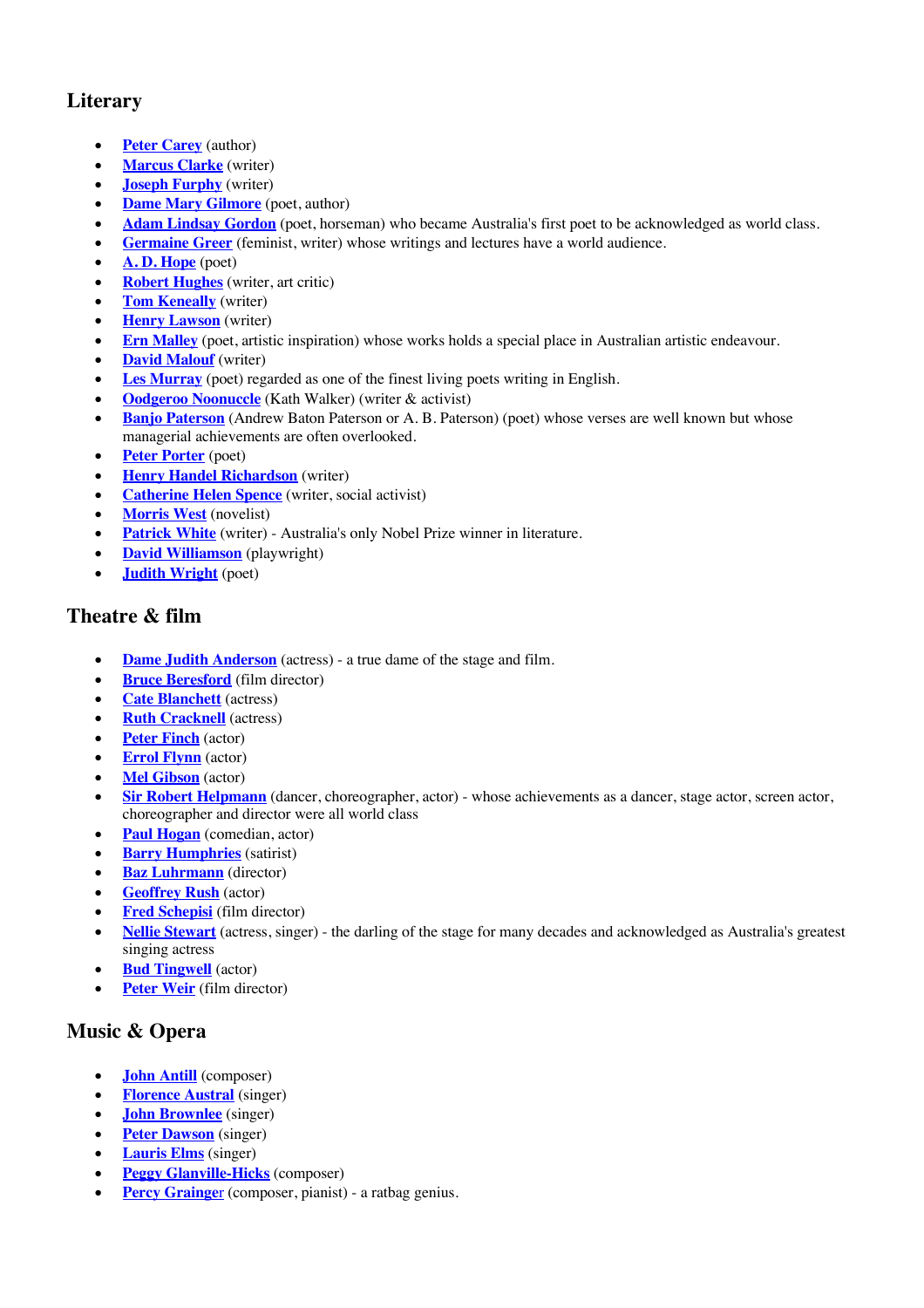- **Dame Joan Hammond** (singer)
- **Marjorie Lawrence** (singer)
- **Sir Charles Mackerras** (conductor)
- **Dame Nellie Melba** (singer) who claimed to have "put Australia on the map".
- **Gladys Moncrieff** (singer) affectionately known as "Our Glad"
- **Peter Sculthorpe** (composer) whose music speaks with a distinctly Australian voice.
- **Dame Joan Sutherland** (singer ) who for several decades dominated the world of *bel canto* opera
- **Margaret Sutherland** (composer)
- **Barry Tuckwell** (horn player, conductor) an outstanding instrumentalist.
- **John Williams** (guitarist) another outstanding instrumentalist
- **Roger Woodward** (pianist)

#### **Architecture**

- **Robin Boyd** (architect)
- **Walter Burley Griffin & Marion Mahony Griffin** (architects) whose vision for Canberra was thwarted by beurocracy
- **Glenn Murcutt** (architect) often known as 'The Tin Man'.
- **Harry Seidler** (architect)

#### **Sport**

- **Richie Benaud** (cricketer, sports commentator) whose unique style of commentary has entertained and educated millions
- **Allan Border** (cricketer)
- **Sir Jack Brabham** (racing driver)
- **Sir Donald Bradman** (cricketer, sportsman, businessman)
- **Jimmy Carruthers** (boxer)
- **Roy Cazaly** (footballer) whose exploits gave rise to the phrase 'up there Cazaly'.
- **Percy Cerutty** (athletics coach) whose unorthodox methods produced remarkable results.
- **Margaret Court** (Margaret Smith) (tennis player)
- **Jack Dyer** ('Captain Blood') (footballer, commentator)
- **Herb Elliott** (athlete)
- **Dawn Fraser** (swimmer)
- **Cathy Freeman** (athlete)
- **Harry Hopman** (tennis player)
- **Geoff Hunt** (squash player)
- **Marjorie Jackson** (athlete, governor)
- **John Landy** (athlete, sportsman)
- **Rod Laver** (tennis player)
- **Walter Lindrum** (billiards player) who dominated the world in his chosen sport.
- **Heather McKay** (squash player)
- **Keith Miller** (sportsman)
- **Sir Hubert Opperman** ('Oppy') (cyclist, politician) who remains the the only Australian to have been voted European Sportsman of the Year, and who as a politician helped bring to an end the White Australia Policy.
- **Pharlap** (racehorse) who inspired a nation during the Depression.
- **Lionel Rose** (boxer)
- **Murray Rose** (swimmer)
- **Bill Roycroft** (horseman)
- **Frank Sedgman** (tennis player)
- **Shirley Strickland Delahunty** (athlete, scientist) a nuclear physicist and one of Australia's most successful track and field athletes.
- **Peter Thomson** (golfer)
- **Shane Warne** (cricketer) who had a major impact on the way in which the game of cricket was played
- **Ted Whitten** (footballer)

# **Military**